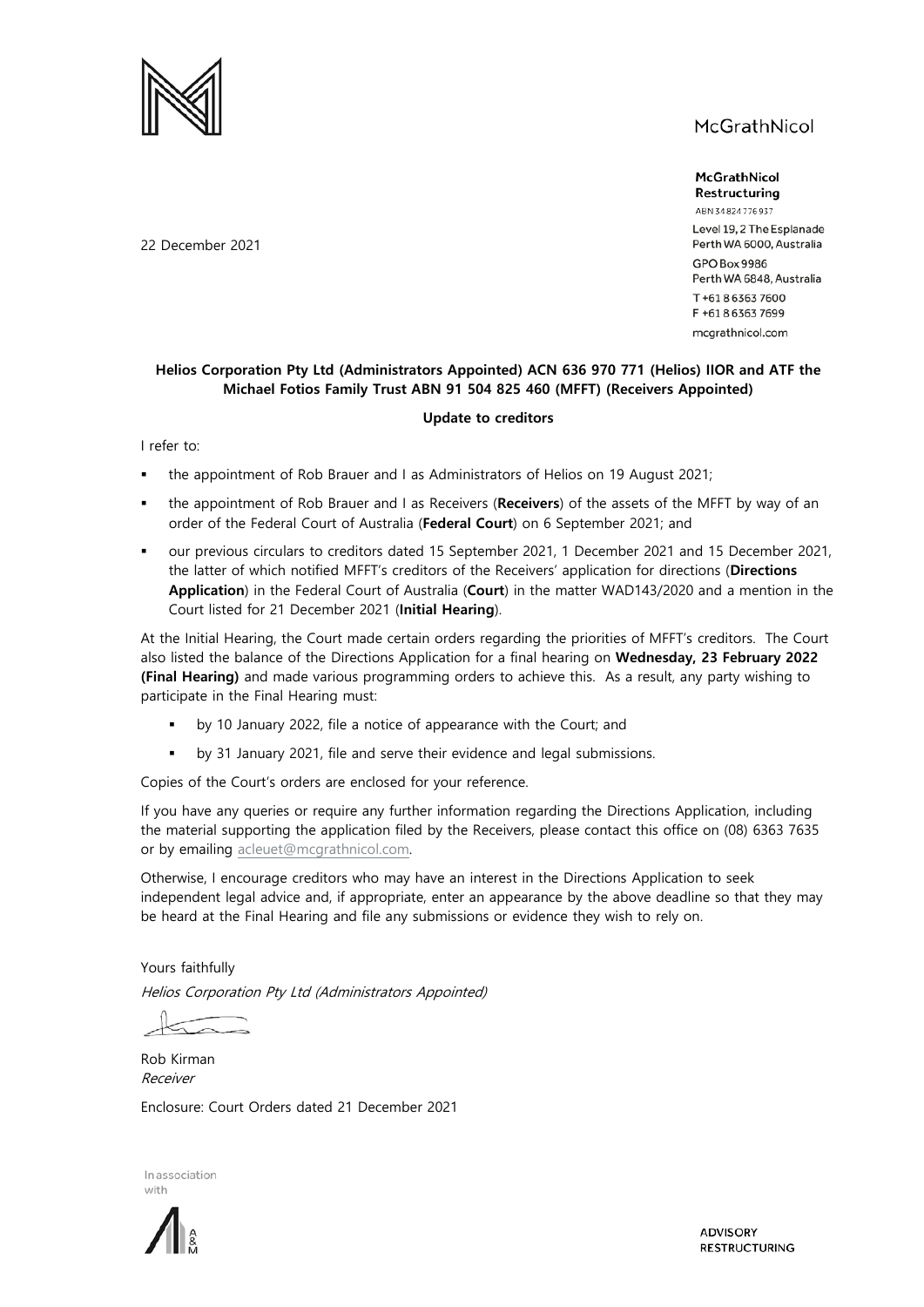

Federal Court of Australia

District Registry: Western Australia

Division: General No: WAD143/2020

# **IAN CHARLES FRANCIS AND JOANNE EMILY DUNN AS JOINT AND SEVERAL TRUSTEES OF THE BANKRUPT ESTATE OF MICHAEL GEORGE FOTIOS** Applicant

**HELIOS CORPORATION PTY LTD (ACN 636 970 771)** Respondent

#### **ORDER**

**JUDGE:** JUSTICE COLVIN

**DATE OF ORDER:** 21 December 2021

**WHERE MADE:** Perth

# **THE COURT ORDERS THAT:**

- 1. The Receivers will be justified if they treat the property of the Family Trust, and the rights of parties to access that property, on the basis that it is subject to the following entitlements in order from highest priority to lowest:
	- (a) The Experts are entitled to reasonable remuneration and reasonable costs and expenses properly incurred in the performance of their duties and the exercise of their powers as Experts as contemplated by order 10 of the orders made by this Honourable Court in this proceeding on 30 November 2020, with such remuneration, costs and expenses (including the remuneration approved in order 3 of the orders made by this Honourable Court in this proceeding on 15 April 2021 (**April Orders**) and the remuneration, costs and expenses as may be approved pursuant to order 4 below) to be paid out of the assets of the Trust and secured by a first-ranking lien in accordance with order 4 of the April Orders.
	- (b) The Receivers are entitled, subject to any necessary approvals, to have recourse to the assets of the Family Trust for their reasonable costs, expenses and remuneration in respect of the work undertaken: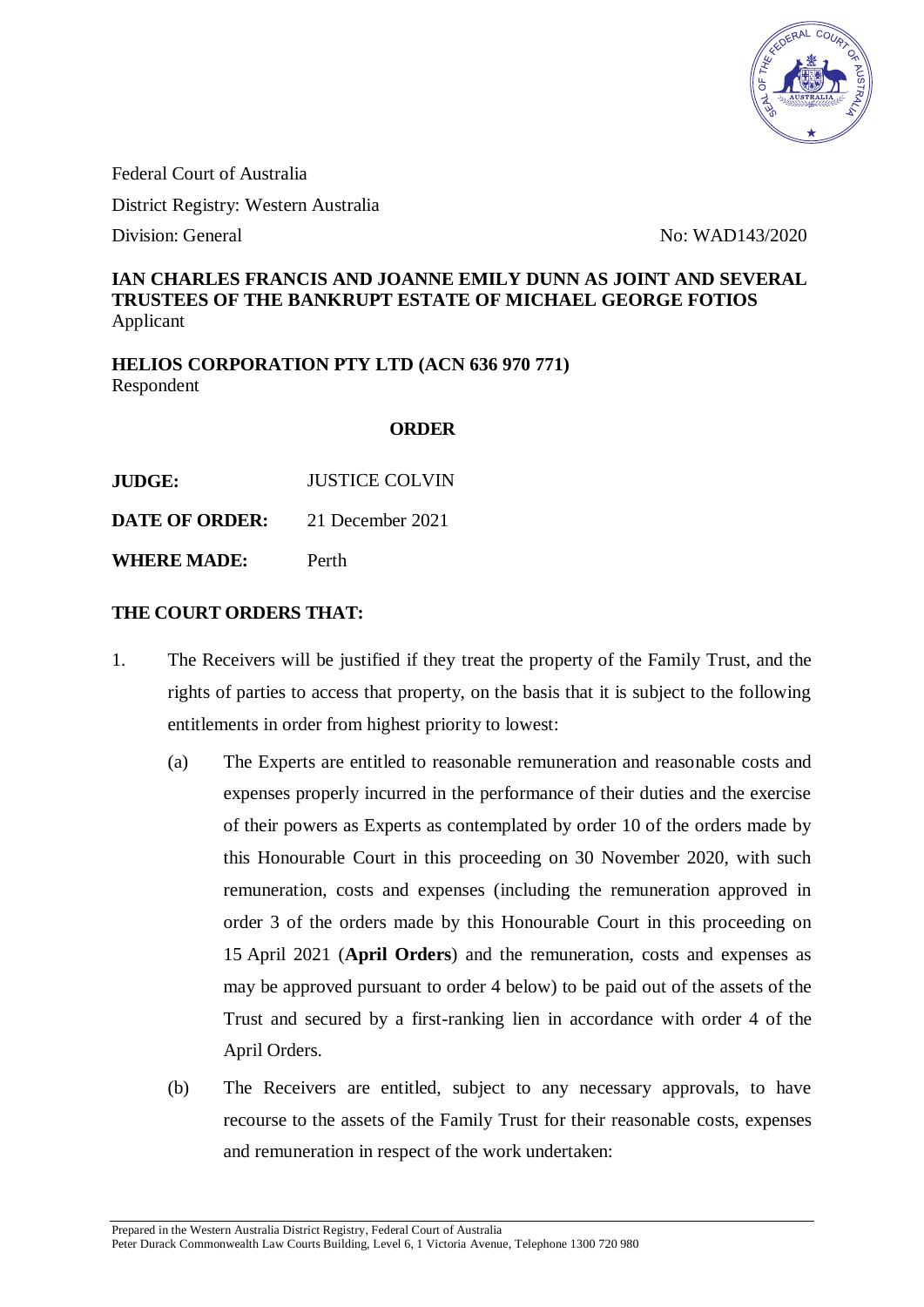

- (i) as external administrators of the Respondent and to render the assets of the Family Trust available to meet the claims against the trust assets; and
- (ii) in the course of their receivership,

up to any amount ordered by the Court, including without limitation under order 4 of the orders made by this Honourable Court in this proceeding on 6 September 2021 and under order 5 of these orders.

- (c) The Applicants are entitled, subject to any necessary approvals, to their reasonable costs, expenses and remuneration in respect of the work undertaken in assisting the Receivers with their care, preservation and realisation of the property of the Family Trust, up to any amount ordered by the Court (including without limitation under order 6 of these orders), with such costs, expenses and remuneration to be paid out of the assets of the Family Trust and secured by a lien over the property of the Family Trust.
- (d) The Applicants, as joint and several trustees of the bankrupt estate of Michael George Fotios (**Bankrupt**), are entitled, in the following order of priority, to rights of:
	- (i) reimbursement for personal expenditure (by the Bankrupt or by the Applicants) to satisfy liabilities owed by the Bankrupt in his capacity as trustee of the Family Trust; and
	- (ii) exoneration for unsatisfied liabilities of the Bankrupt properly incurred in his capacity as trustee,

(subject to the priorities established under the applicable statutory scheme, including under the *Bankruptcy Act 1966* (Cth)), and each supported by an equitable lien or charge against the property of the Family Trust, and each subject to any obligations of the Bankrupt or Applicants which may decrease their entitlements.

- (e) The Respondent is entitled, in the following order of priority, to rights of:
	- (i) reimbursement for expenditure to satisfy liabilities owed in its capacity as trustee of the Family Trust; and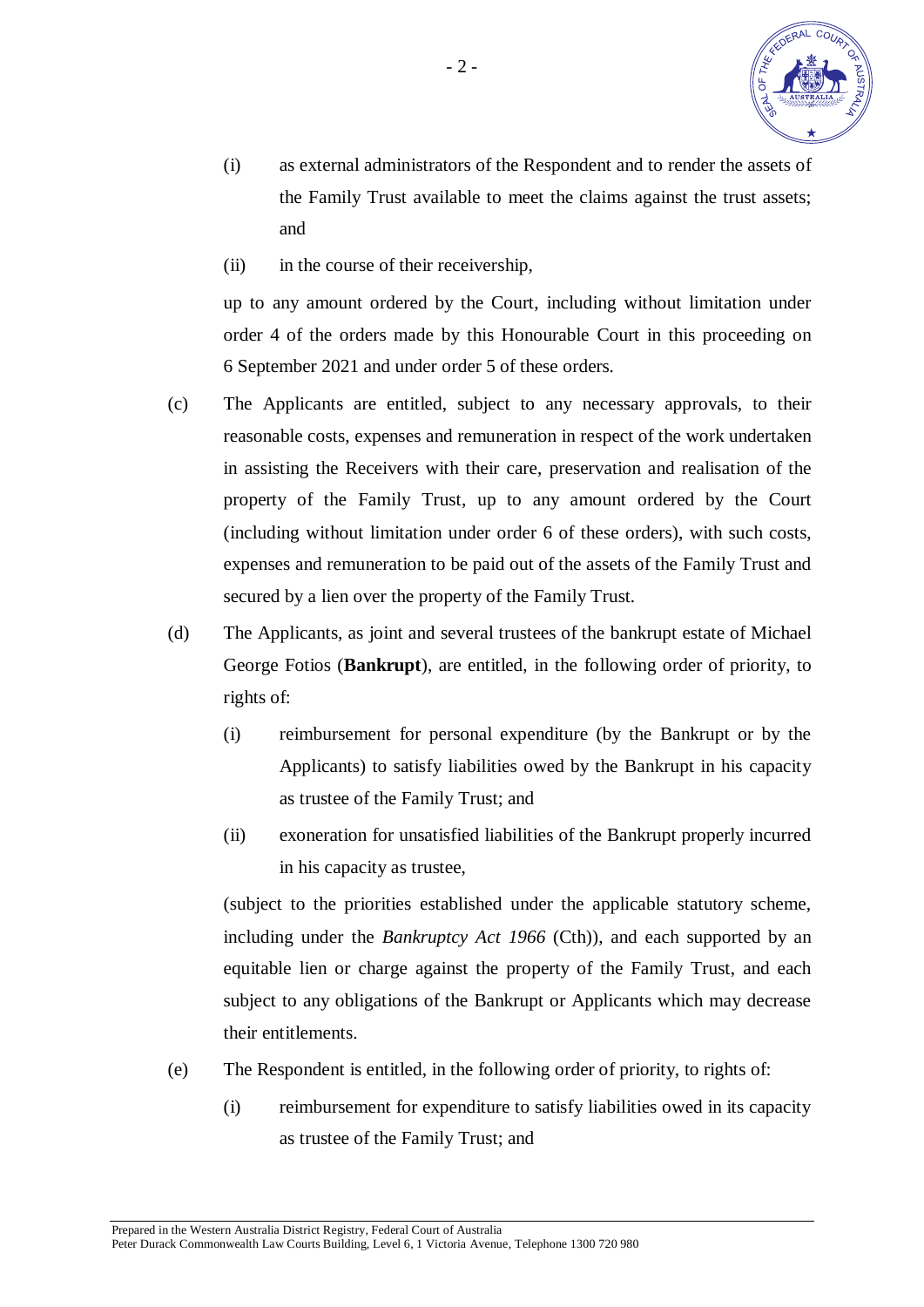

- (ii) exoneration for unsatisfied liabilities of the Respondent properly incurred in its capacity as trustee,
- (f) (subject to the priorities established under the applicable statutory scheme, including under the *Corporations Act 2001* (Cth)), each supported by an equitable lien or charge against the property of the Family Trust, and each subject to any obligations of the Respondent which may decrease its entitlements.
- 2. The Experts':
	- (a) reasonable additional remuneration of \$198,814 plus GST and expenses of \$12,236 plus GST for the period between 10 April 2021 and 4 June 2021; and
	- (b) reasonable additional remuneration of \$1,000 plus GST and expenses of \$3,500 plus GST for the period between 5 June 2021 and the date of the hearing of this Application,

be approved.

Date that entry is stamped: 21 December 2021

Sia Lagos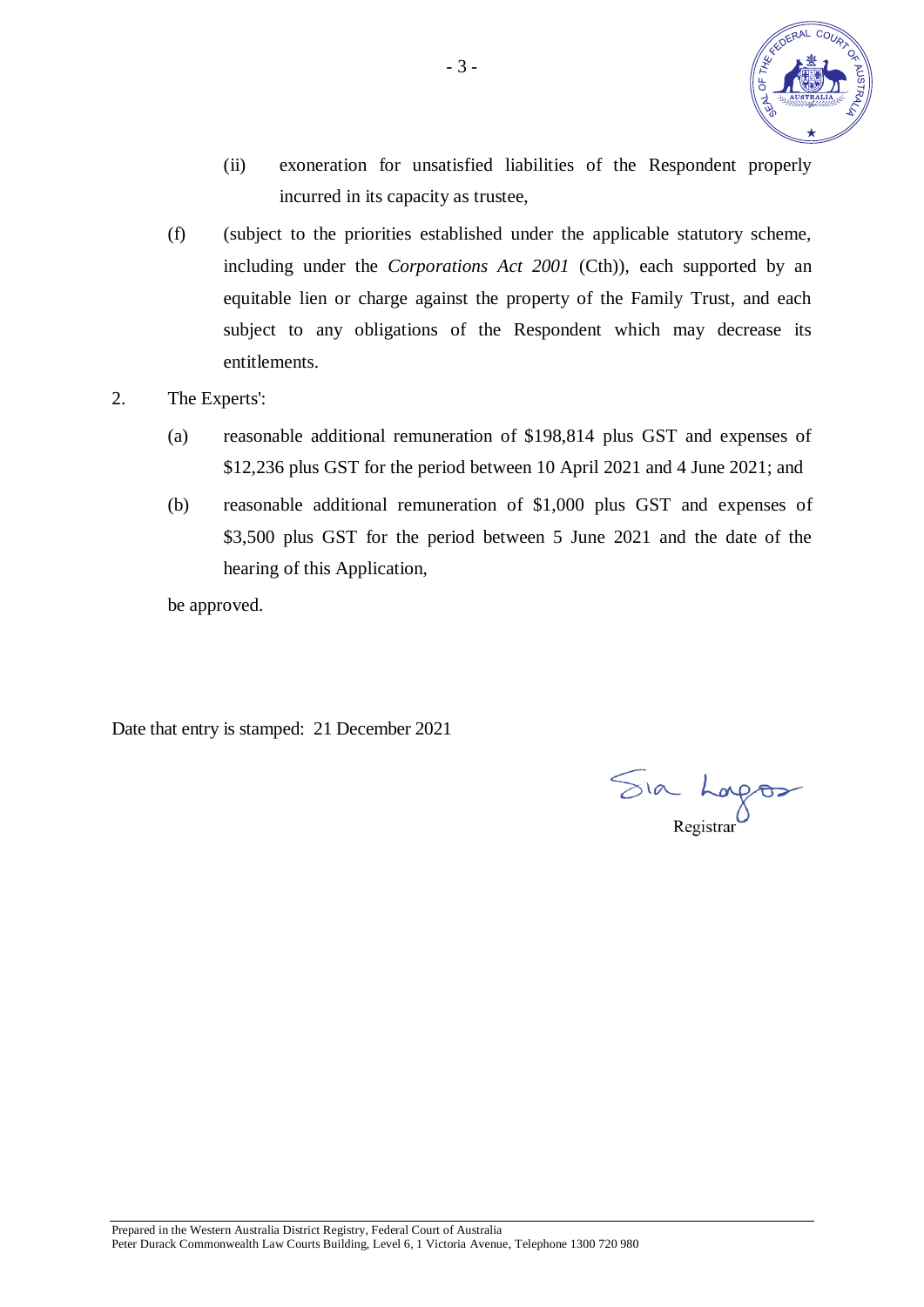

Federal Court of Australia

District Registry: Western Australia

Division: General No: WAD143/2020

# **IAN CHARLES FRANCIS AND JOANNE EMILY DUNN AS JOINT AND SEVERAL TRUSTEES OF THE BANKRUPT ESTATE OF MICHAEL GEORGE FOTIOS** Applicant

**HELIOS CORPORATION PTY LTD (ACN 636 970 771)** Respondent

#### **ORDER**

| <b>JUDGE:</b> | <b>JUSTICE COLVIN</b> |
|---------------|-----------------------|
|               |                       |

**DATE OF ORDER:** 21 December 2021

**WHERE MADE:** Perth

#### **THE COURT NOTES:**

- 1. In these orders:
	- (a) **'Application'** means the application for orders 2, 3 and 5 to 9 in the interim application filed by the Receivers on 9 December 2021;
	- (b) **'Family Trust'** has the meaning given to that term in the amended statement of claim filed 19 November 2020 in these proceedings; and
	- (c) **'Receivers'** means the receivers appointed under order 3 of the orders made on 6 September 2021 in these proceedings.

# **THE COURT ORDERS THAT:**

- 2. By 10 January 2022, any party that wishes to be heard in relation to the Application must file a notice of acting in accordance with Form 4.
- 3. By 17 January 2022, the Receivers are to file and serve submissions in support of the Application.
- 4. By 31 January 2022, any party that has filed a notice of acting in the proceedings must file and serve their evidence and submissions in relation to the Application.